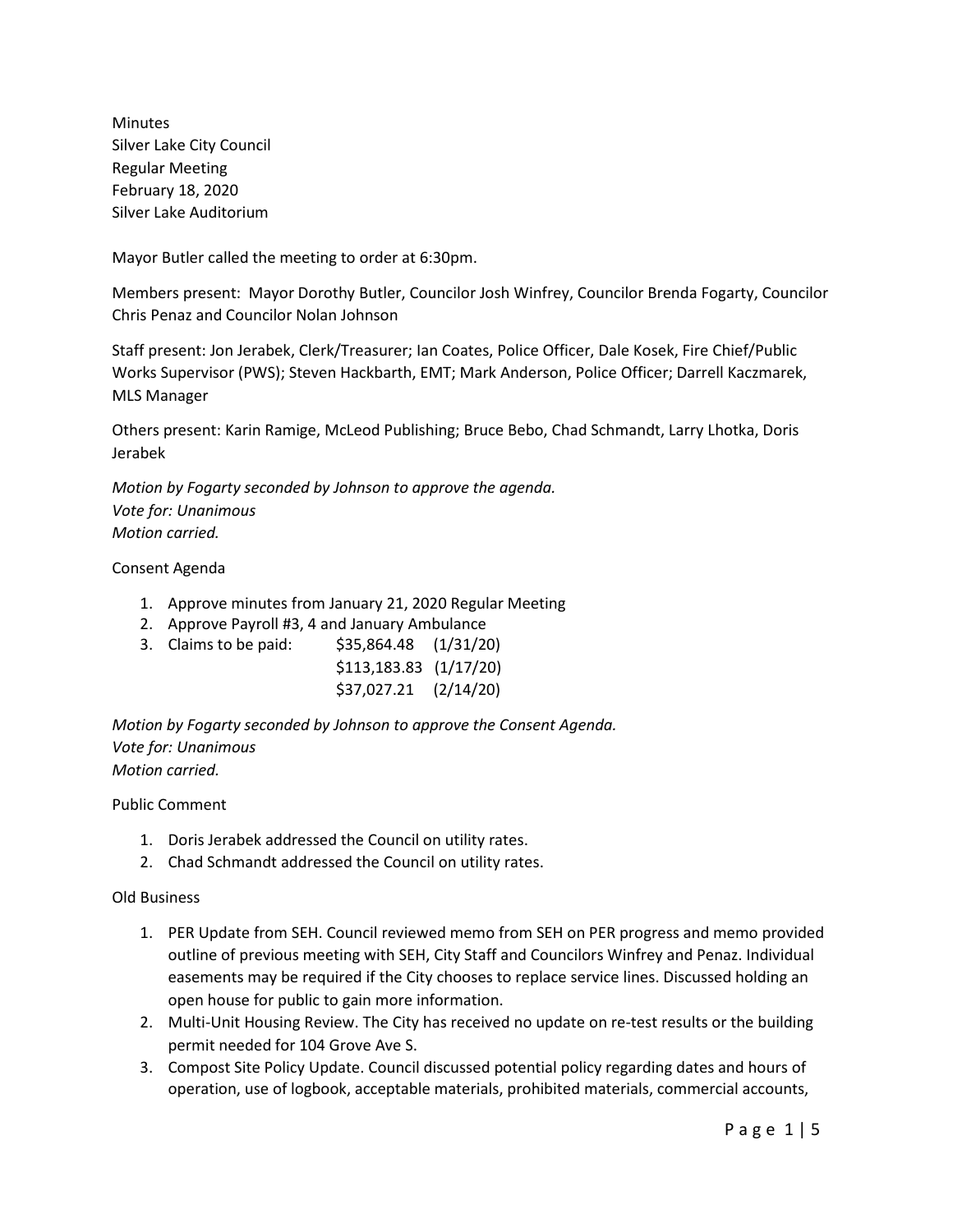non-resident charges, and security monitoring. A more formal written policy to be presented at March regular meeting.

#### New Business

- 1. 2020 Utility Rates. Council discussed rate increases for 2020 and explained that rates increased to cover initial expenses for an infrastructure project and maximize grant potential through USDA Rural Development loan and grant program. Options for getting information to residents were discussed and Clerk Jerabek notified the Council that the City Office would do more in the future to notify residents.
- 2. Resolution 20-06: Resolution Approving to Not Waive the Monetary Limits on Municipal Tort Liability. MN State Statute sets tort limits for municipalities and the League of MN Cities Insurance Trust requires members to state whether they waive or do not waive those tort limits. *Motion by Winfrey seconded by Fogarty to approve Resolution 20-06. Vote for: Unanimous Motion carried.*
- 3. Resolution 20-07: Resolution Approving Workers' Compensation Insurance Premiums. The Workers' Compensation premium for 2020 is \$41,637. *Motion by Fogarty seconded by Johnson to approve Resolution 20-07. Vote for: Unanimous Motion carried.*
- 4. Resolution 20-08: Resolution Approving Property/Casualty Insurance Premiums. At the time of the meeting a renewal premium amount was not yet available.
- 5. Resolution 20-09: Resolution Approving Local Board of Appeal and Equalization Meeting. A public meeting to hear property owners appeal of valuations as assigned by the assessor held on Monday, April 6, 2020 at 6pm in the Silver Lake Auditorium. *Motion by Fogarty seconded by Johnson to approve Resolution 20-09. Vote for: Unanimous Motion carried.*

#### Department Business

- 1. Public Works
	- a. Working with Police Department on snowbirds.
	- b. Received generator from DNR.
	- c. Continue to work on infrastructure project with SEH.
	- d. Working with PeopleService on hydrant and water main maps as well as performing biosolids mapping at wastewater ponds as needed for PER.
	- e. Discussed advertising for full-time Public Works employee.
		- *Motion by Winfrey seconded by Penaz to approve Councilor Winfrey, PWS Kosek and Clerk Jerabek to compile position description for advertising for full-time maintenance employee with an application deadline of April 15, 2020. Vote for: Unanimous Motion carried.*
	- f. Request to approve purchase of John Deere broom attachment for clearing snow. *Motion by Winfrey seconded by Fogarty to approve purchase of John Deere broom attachment with cost not to exceed \$2500.*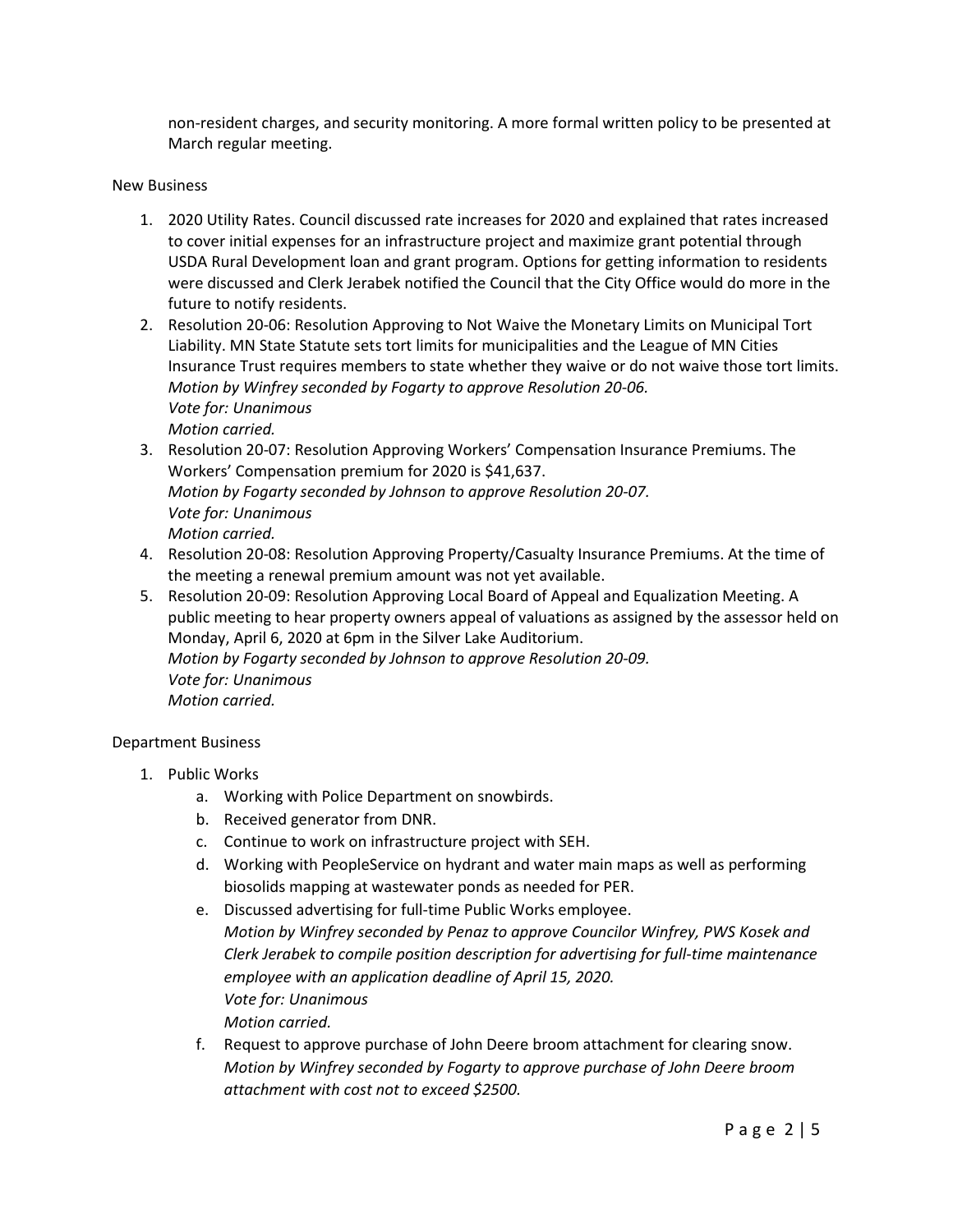# *Vote for: Unanimous*

#### *Motion carried.*

- g. Reviewed PeopleService report for December 2019 operations.
- 2. Public Safety
	- a. Fire Department
		- i. Run report and meeting minutes included.
		- ii. Hiring Committee continuing to work on officer descriptions on hiring process.
		- iii. Chief Kosek accepted Deputy Emergency Management Coordinator until Police Chief is hired.
		- iv. Chief to review budget monthly.
		- v. Feasibility of First Responders assisting Ambulance discussed.
		- vi. Meat Raffle held at Silver Lake Muni on February 15, 2020 and four members to attend Lakeside Elementary Winterfest.
		- vii. City and Township budget meeting to be held February 20, 2020.
		- viii. Firefighters to attend pipeline safety training and regional fire meeting.

Mayor Butler called brief recess at 8:45pm.

Mayor Butler called meeting back to order at 8:48pm.

- b. Ambulance
	- i. Run Report meeting minutes included.
	- ii. Committee of Steve Hackbarth, Michelle Schneider, Councilor Winfrey and Mayor Butler reviewing department concerns including space needs, pay and daycare option.
	- iii. Fundraiser to be held March 22 at State Theatre in Hutchinson. Free will offering accepted to view E.T. movie.
	- iv. Payroll frequency reviewed.
	- v. Bylaws being reviewed and option to remove them.
	- vi. Chief to review current budget and next year's budget.
- c. Police Department
	- i. Reviewed monthly call list.
	- ii. One application received for Chief position and one potential candidate performed ride-along with Officer Coates
	- iii. Staffing for shifts is going well.
	- iv. Officer Coates expressed interest in being more involved with community and the school.
	- v. Discussed signage on one-way at Lake Ave, progress of forfeited vehicles, parking boots for snowbird tows, and less lethal shotgun option being reviewed.
- 3. Municipal Liquor Store
	- a. Conducted 6-month and Annual Review for MLS Manager Kaczmarek. Kaczmarek was absent on medical leave at time of 6-month review. Meeting closed for performance evaluation at 7:38pm and re-opened at 8:11pm.

*Motion by Penaz seconded by Johnson to approve 6-month review with retro-pay wage increase to \$20.45 per hour and to approve annual review retaining and increase wage to \$21.49 per hour.*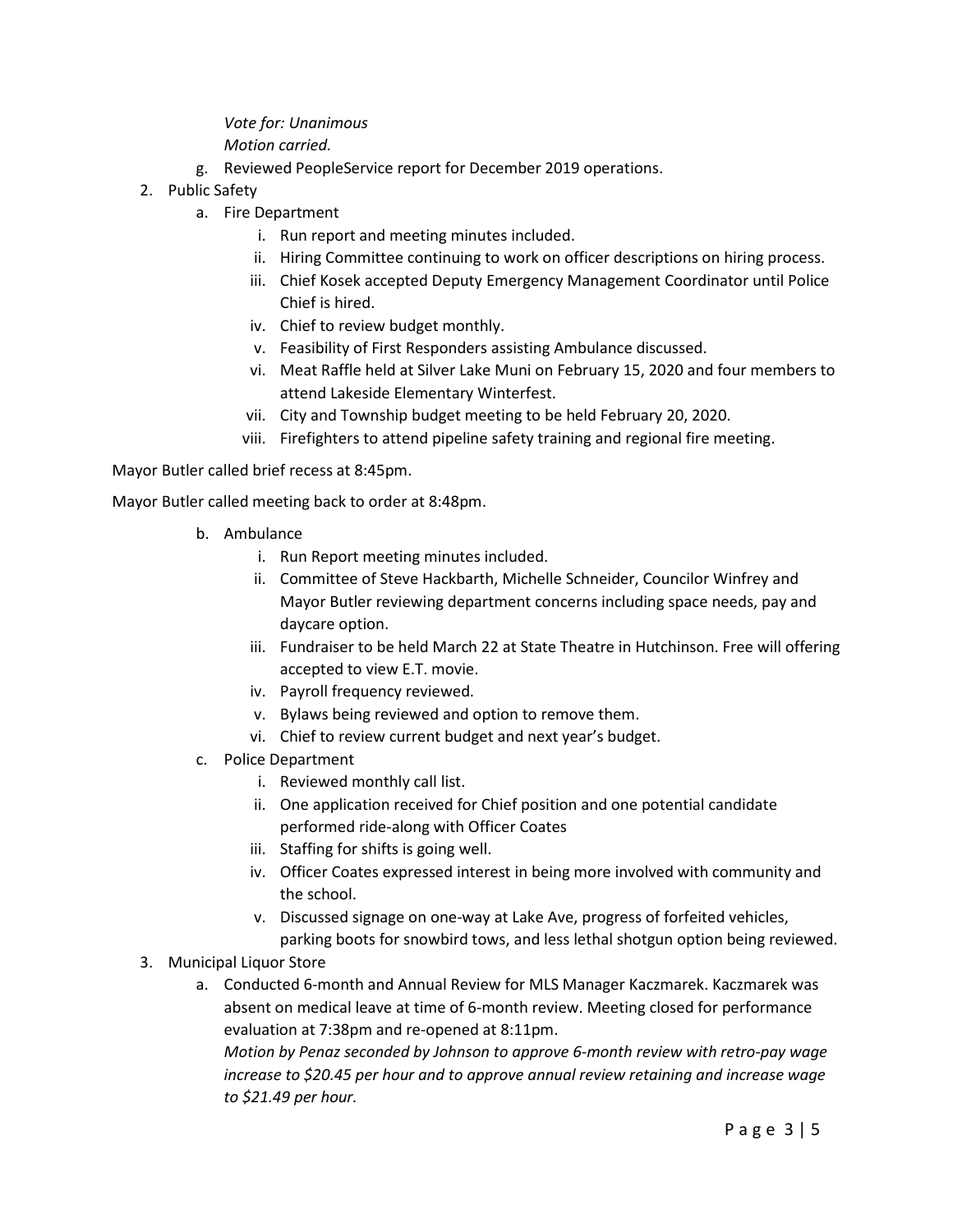*Vote for: Butler, Johnson, Penaz, Winfrey Vote against: Fogarty Motion carried.*

- b. Sales for January were \$40,347.20 with a profit of \$9,715.55.
- c. Herbalife satellite business started using Auditorium.
- d. Request to hire Addie Kordell for Lead Bartender position. MLS Manager Kaczmarek, Councilor Penaz and Deputy Clerk WIcklund-Kurth conducted interview. *Motion by Penaz seconded by Johnson to approve Addie Kordell as Lead Bartender at starting wage of \$14.71 per hour pending passing of background check and drug screening. Vote for: Unanimous Motion carried.*
- e. Request to hire Tanya Olson as part-time Bartender.
	- *Motion by Penaz seconded by Johnson to approve Tanya Olson for part-time Bartender as starting wage of \$10.53 per hour pending passing of background check and drug screening.*

*Motion rescinded by Penaz.* 

Penaz to meet with MLS Manager Kaczmarek to discuss hire.

f. Requests to approve 6-month reviews for part-time Bartender Connie Schultz, part-time Bartender Dana Wait and Cleaner Heather Johnson.

*Motion by Penaz seconded by Johnson to approve 6-month review for part-time Bartender Connie Schultz and to retain with wage increase to \$11.10 per hour. Vote for: Unanimous*

*Motion carried.*

*Motion by Penaz seconded by Johnson to approve 6-month review for part-time Bartender Dana Wait and to retain with wage increase to \$11.10 per hour. Vote for: Unanimous*

*Motion carried.*

*Motion by Penaz seconded by Johnson to approve 6-month review for Cleaner Heather Johnson and to retain with wage increase to \$11.10 per hour.*

*Vote for: Butler, Fogarty, Winfrey, Penaz*

*Abstained for familial connection: Johnson Motion carried.*

- g. Request to approve Car/Bike show in conjunction with Fire Relief Association on May 16, 2020. Main Street to be closed from Thomas Ave to Lake Ave from noon to 7pm. *Motion by Penaz seconded by Fogarty to approve Car/Bike show on May 16, 2020. Vote for: Unanimous Motion carried.*
- h. Ice Golf held on February 15, 2020 had 27 teams and sales were over \$7,000 at MLS.

## 4. Community Development

- a. Planning Commission met on February 11.
	- i. Commission continues to work on development proposal for Main Street lots.
	- ii. Developed outline for Logo and Slogan Contest with deadline for submittals on April 30. Winner to be chosen by Planning Commission and City Council.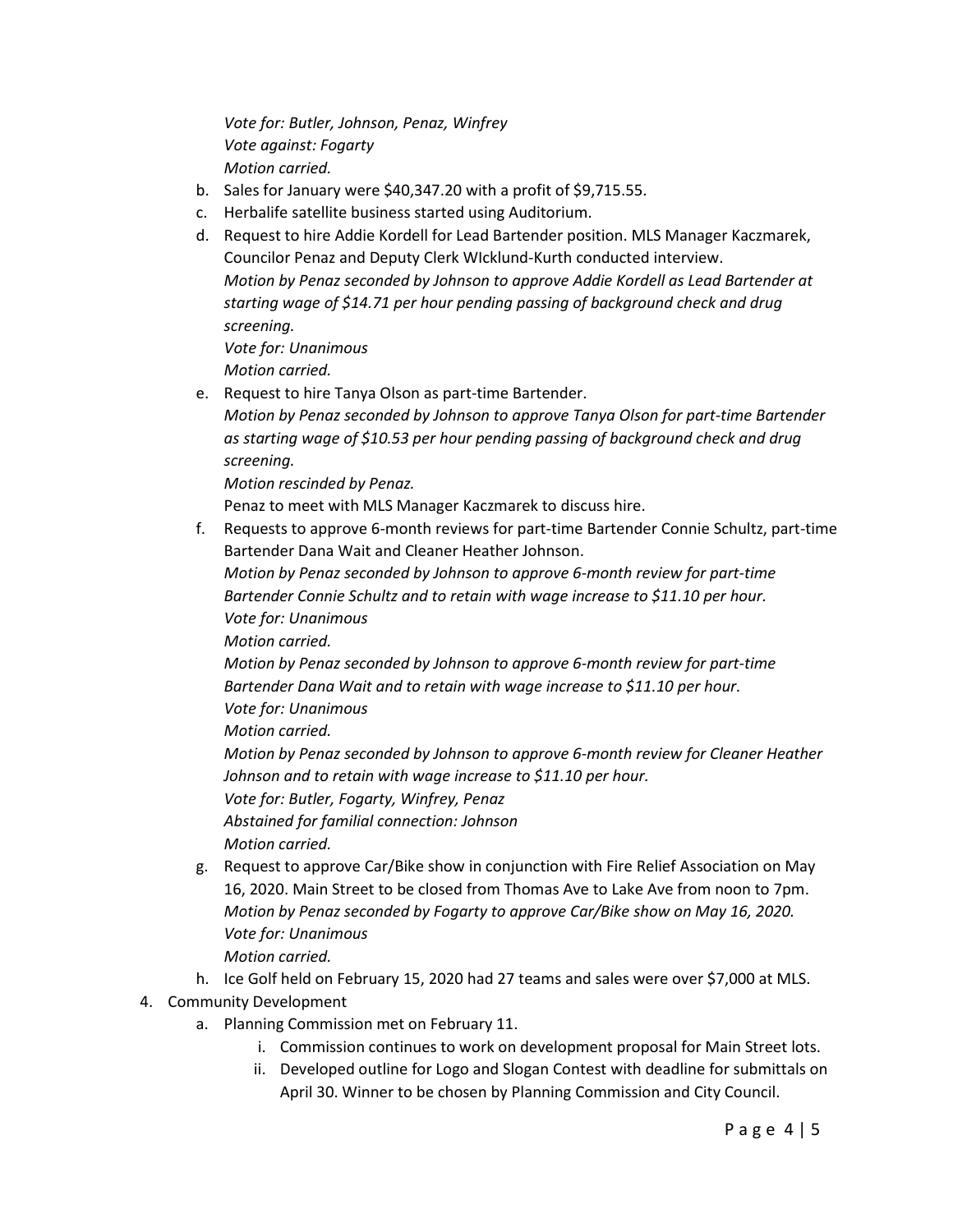- iii. Representative from MN DNR to be present at Planning Commission meeting on March 10 to discuss plans for Silver Lake and Swan Lake.
- 5. Recreation
	- a. Pool and recreation sign-up night will be held on Wednesday, March 18.
		- i. Activities include swimming lessons, swim club, K-6 summer rec programs, coed K-2 baseball, football camp and possibly more baseball and softball options if interest expressed.
	- b. Discussed closing policy at swimming pool and the need for a written policy.
	- c. PWS Kosek will inform Liaison of park needs.
	- d. Discussed working with individual on Eagle Scout Project.
- 6. Administration
	- a. Reviewed January Treasurer's Report.
	- b. Solar garden subscription has resulted in profit of \$4,402.26 from November 2017 through November 2019.
	- c. Council meeting broadcasting quotes not yet obtained.
	- d. Reviewed policy draft on overtime and compensation time.
	- e. Request to move June 15, 2020 regular Council meeting to June 22, 2020 to allow Clerk Jerabek time to prepare for the meeting following a vacation. *Motion by Winfrey seconded by Fogarty to approve moving the June 15, 2020 City Council meeting to June 22, 2020. Vote for: Unanimous Motion carried.*
	- f. Request for Clerk Jerabek to attend year three of the Minnesota Municipal Clerks Institute from May 4-8 in St. Cloud. Cost of hotel and registration without possible grant is \$913.52.

*Motion by Penaz seconded by Johnson to approve request by Clerk Jerabek to attend Minnesota Municipal Clerks Institute from May 4-8. Vote for: Unanimous Motion carried.* 

Open Discussion

1. Discussion on street plowing on weekend.

*Motion by Fogarty seconded by Johnson to adjourn this regular meeting of the Silver Lake City Council. Vote for: Unanimous Motion carried.*

Meeting adjourned at 10:20pm.

Seal of the City:

Jon Jerabek, Clerk/Treasurer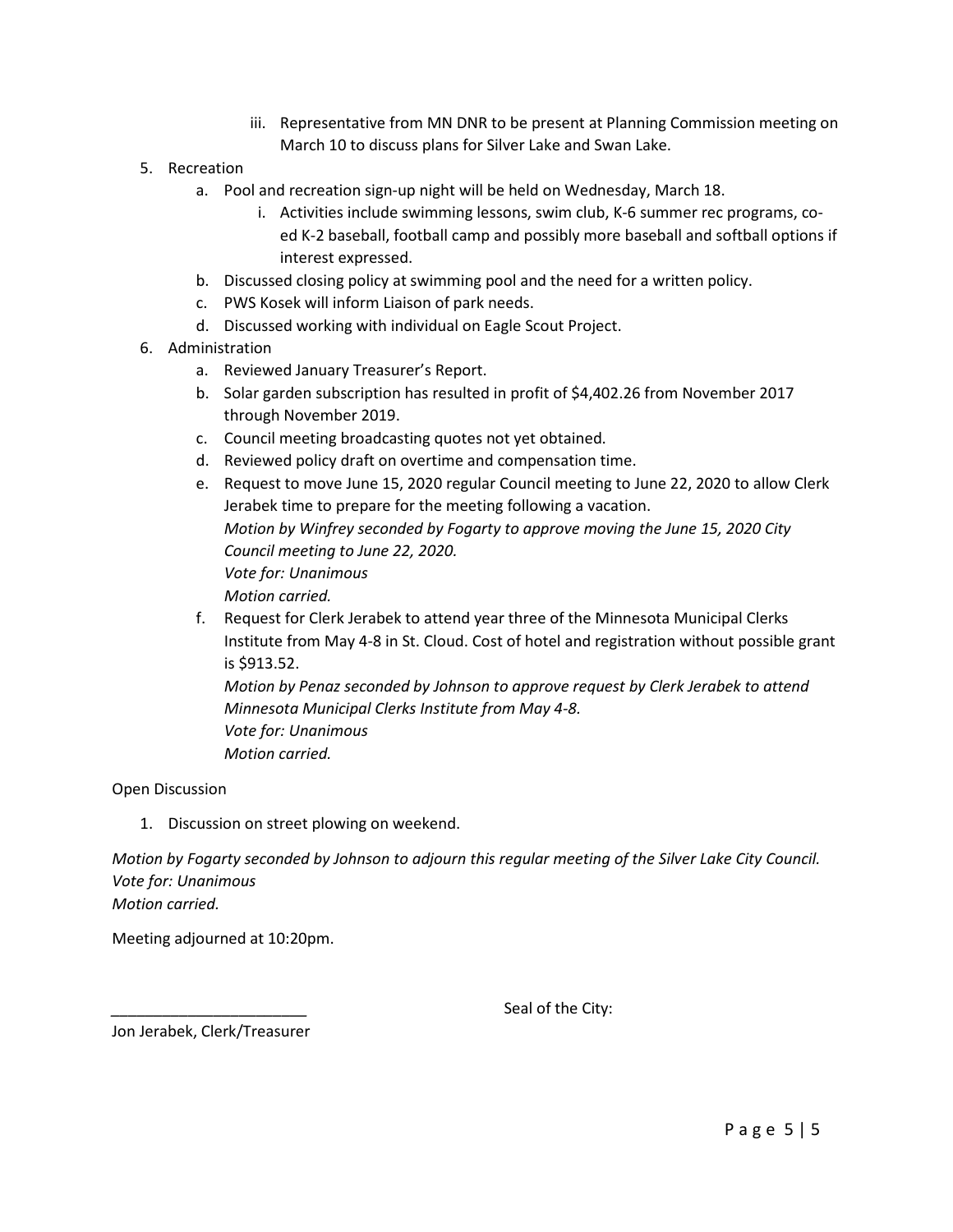## **CITY COUNCIL**

#### **CITY OF SILVER LAKE**  $\mathcal{L}_\text{G}$  , and the contribution of the contribution of the contribution of the contribution of the contribution of the contribution of the contribution of the contribution of the contribution of the contribution of t

#### **RESOLUTION 20-06: RESOLUTION APPROVING TO NOT WAIVE THE MONETARY LIMITS ON MUNICIPAL TORT LIABILITY**

**WHEREAS**, the City of Silver Lake has liability insurance through the League of Minnesota Cities Insurance Trust (LMCIT), and

**WHEREAS**, the LMCIT requires that members must decide each year whether to waive the statutory tort liability limits to the extent of the coverage purchased, and

**WHEREAS**, the limit for an individual claimant would be \$500,000 on any claim to which the statutory tort limits apply and the limit for all claimants for a single occurrence would be \$1,500,000 to which the statutory tort limits apply, and

**THEREFORE BE IT RESOLVED**, by the City Council of the City of Silver Lake that the City of Silver Lake does not waive the monetary limits on municipal tort liability established by Minnesota Statutes, Section 466.04.

Adopted by the Council this  $18<sup>th</sup>$  day of February 2020.

Dorothy Butler, Mayor

Seal of The City:

\_\_\_\_\_\_\_\_\_\_\_\_\_\_\_\_\_\_\_\_\_\_\_\_\_\_\_\_\_\_\_\_\_\_\_\_\_ Jon Jerabek, City Clerk/Treasurer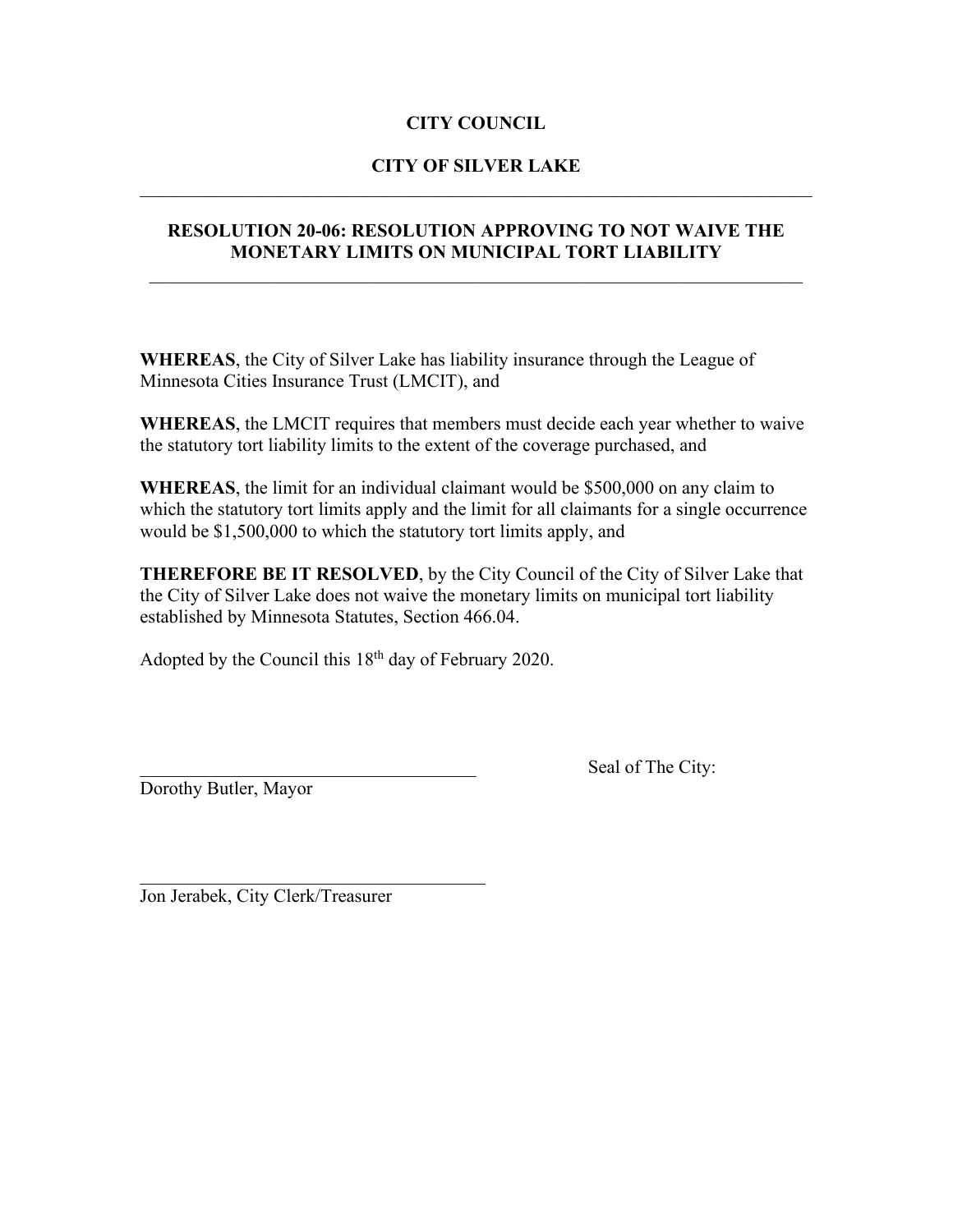# **CITY COUNCIL CITY OF SILVER LAKE**

# **RESOLUTION 20-07: RESOLUTION APPROVING WORKERS' COMPENSATION INSURANCE PREMIUMS**

 $\mathcal{L}_\text{max} = \mathcal{L}_\text{max} = \mathcal{L}_\text{max} = \mathcal{L}_\text{max} = \mathcal{L}_\text{max} = \mathcal{L}_\text{max} = \mathcal{L}_\text{max} = \mathcal{L}_\text{max} = \mathcal{L}_\text{max} = \mathcal{L}_\text{max} = \mathcal{L}_\text{max} = \mathcal{L}_\text{max} = \mathcal{L}_\text{max} = \mathcal{L}_\text{max} = \mathcal{L}_\text{max} = \mathcal{L}_\text{max} = \mathcal{L}_\text{max} = \mathcal{L}_\text{max} = \mathcal{$ 

**WHEREAS**, The City of Silver Lake has recognized that as a responsible employer it needs to provide certain benefits and insurances for its employees, and

**WHEREAS**, Workers' Compensation is designed to protect employees and employers for costly workplace accidents, and

**WHEREAS**, The City has participated in the League of Minnesota Cities Insurance Trust's Group Self Insured Workers' Compensation plan for numerous years, and

**WHEREAS**, The premium for 2020 LMCIT Workers' Comp Insurance is \$41,637 and the budgeted amount for 2020 was \$40,275.

**THEREFORE BE IT RESOLVED**, by the City Council of the City of Silver Lake that the 2020 LMCIT Workers' Comp Premium of \$41,637 with the LMCIT is hereby approved for payment.

Adopted by the Council this  $18<sup>th</sup>$  day of February 2020.

Dorothy Butler, Mayor

Seal of The City:

Jon Jerabek, Clerk/Treasurer

 $\mathcal{L}_\text{max}$  , and the set of the set of the set of the set of the set of the set of the set of the set of the set of the set of the set of the set of the set of the set of the set of the set of the set of the set of the